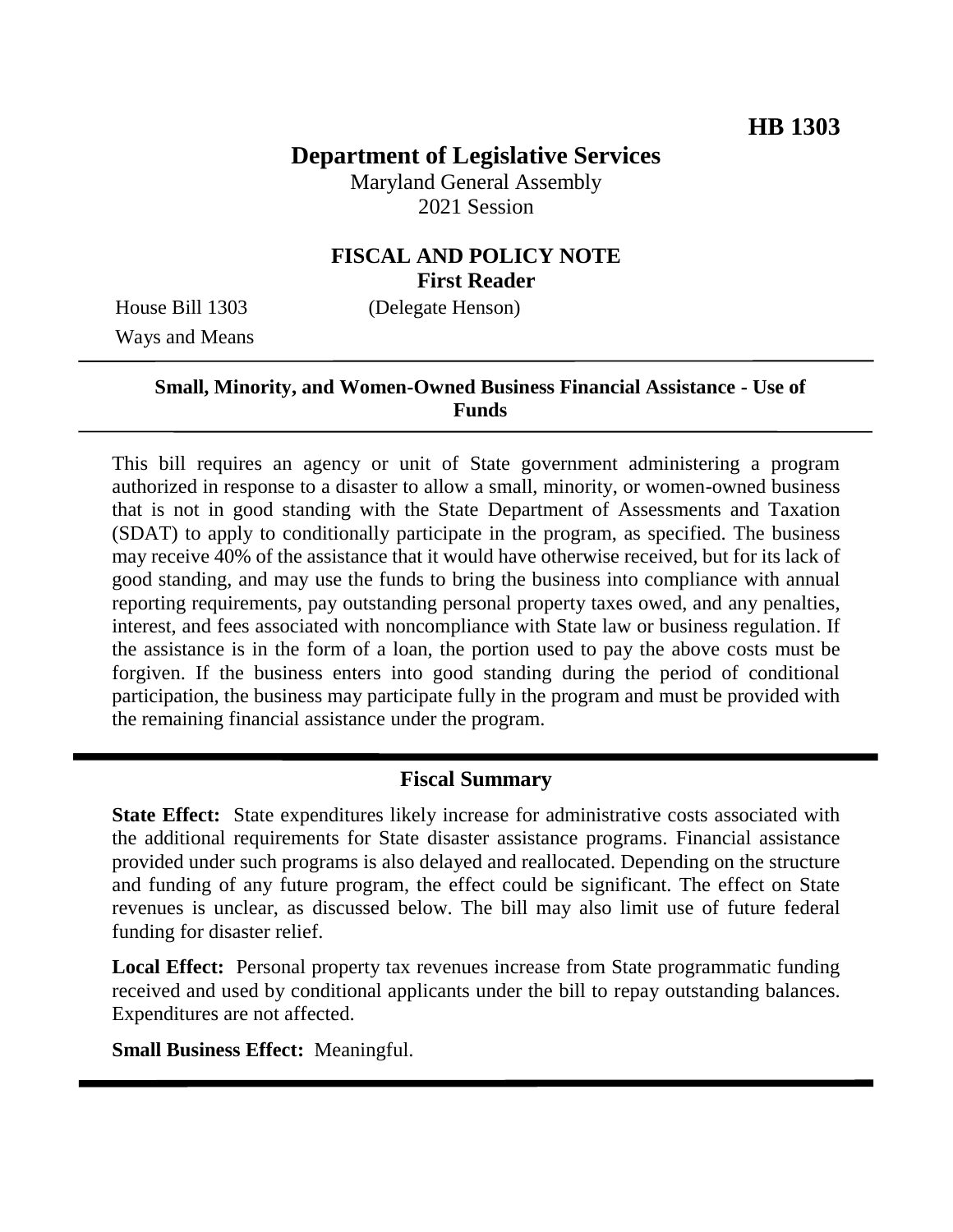# **Analysis**

**Bill Summary:** "Disaster" means a catastrophic event, including a natural disaster, an epidemic, a pandemic, or any other public health emergency. "Financial assistance" means need-based monetary aid provided by the State to small, minority, and women-owned businesses, including loans, forgivable loans, and grants. Small, minority, or women-owned business is not defined.

An applicant for conditional participation in a program must reasonably demonstrate to the administering department that the business was in operation for the period of time applicable under the regulations generally governing the financial assistance program. An applicant may do so by providing gross sales receipts showing transaction dates, dated financial statements, and sworn affidavits made by a person with knowledge of the business's operations.

**Current Law:** The State has authorized many programs designed to provide financial assistance to businesses in response to the COVID-19 pandemic, although many programs were not need-based, and were instead first-come, first served. See page 12 of the [Operating Budget Analysis](http://mgaleg.maryland.gov/pubs/budgetfiscal/2022fy-budget-docs-operating-T00-Department-of-Commerce.pdf#page=12) for the Maryland Department of Commerce on the Department of Legislative Services website for an overview of the programs, funding levels and sources, and implementation challenges.

**State Fiscal Effect:** When SDAT issues a certificate verifying that a business entity is in "good standing," it means that all documents and fees required by law to be submitted to the department have been received and that no other government agency has notified the department that the entity is delinquent in tax payments. SDAT [regulations](http://www.dsd.state.md.us/comar/SubtitleSearch.aspx?search=18.04.03.*) specify the SDAT-specific requirements for different types of businesses.

While the bill does not alter the amount of initial funding available under any future disaster programs, it modifies the timing of disbursements and, potentially, the amount recouped from disaster program loans. The bill also creates additional administrative requirements for any agency administering the assistance – which further compounds other administrative issues associated with standing up a program in the wake of a disaster. The effects likely increase administrative expenditures associated with any such programs and, depending on their structure and funding, the effect could be significant.

Up to 40% of funding received under a State disaster program may ultimately be used to repay the State and/or local governments for amounts owed. Commerce, a likely agency to administer any such State program, advises that this is currently a disallowed use of funds received through its financial assistance programs. Still, the net effect on State revenues is unclear, as there are competing potential effects: